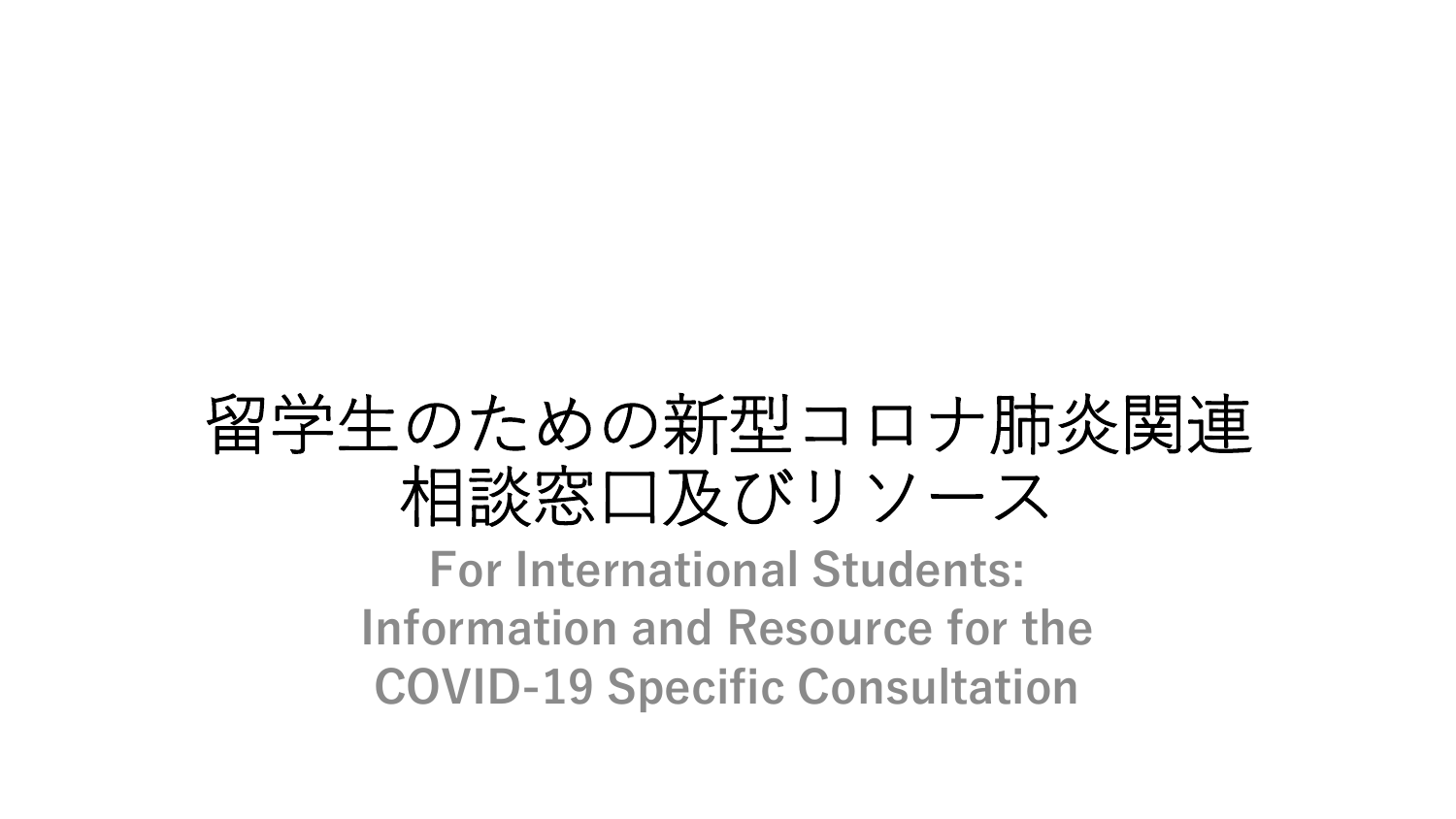If You Are in Need of Consultation on COVID-19:① Special Consultation Week for COVID-19 (4/20-5/20)

## AMDA Medical Information Center (03-6233-9266 Call First!

<https://www.amdamedicalcenter.com/> English, Chinese, Korean, Vietnamese,

Thai, and Portuguese; Available

| $\omega$ 03-6233-9266  |         |                                                   | $(2)$ 090-3359-8324    |                   |                                                        |
|------------------------|---------|---------------------------------------------------|------------------------|-------------------|--------------------------------------------------------|
| <b>Monday</b>          | English | Korean / Filipino                                 | <b>Monday</b>          | English / Chinese |                                                        |
| Tuesday                | English | Chinese / Thai                                    | Tuesday                | English / Chinese | April $20^{th} \sim$ May $20^{th}$<br>(Free of Charge) |
| Wednesday              | English | Spanish                                           | Wednesday              | English / Chinese |                                                        |
|                        |         | $(2^{nd}, 4^{th})$<br>Vietnamese<br>$4/22$ & 5/13 |                        |                   |                                                        |
| Thursday               | English | Chinese                                           | Thursday               | English / Chinese |                                                        |
| Friday                 | English | Portuguese                                        | Friday                 | English / Chinese |                                                        |
| Sat./Sun./<br>holidays |         |                                                   | Sat./Sun./<br>holidays |                   |                                                        |